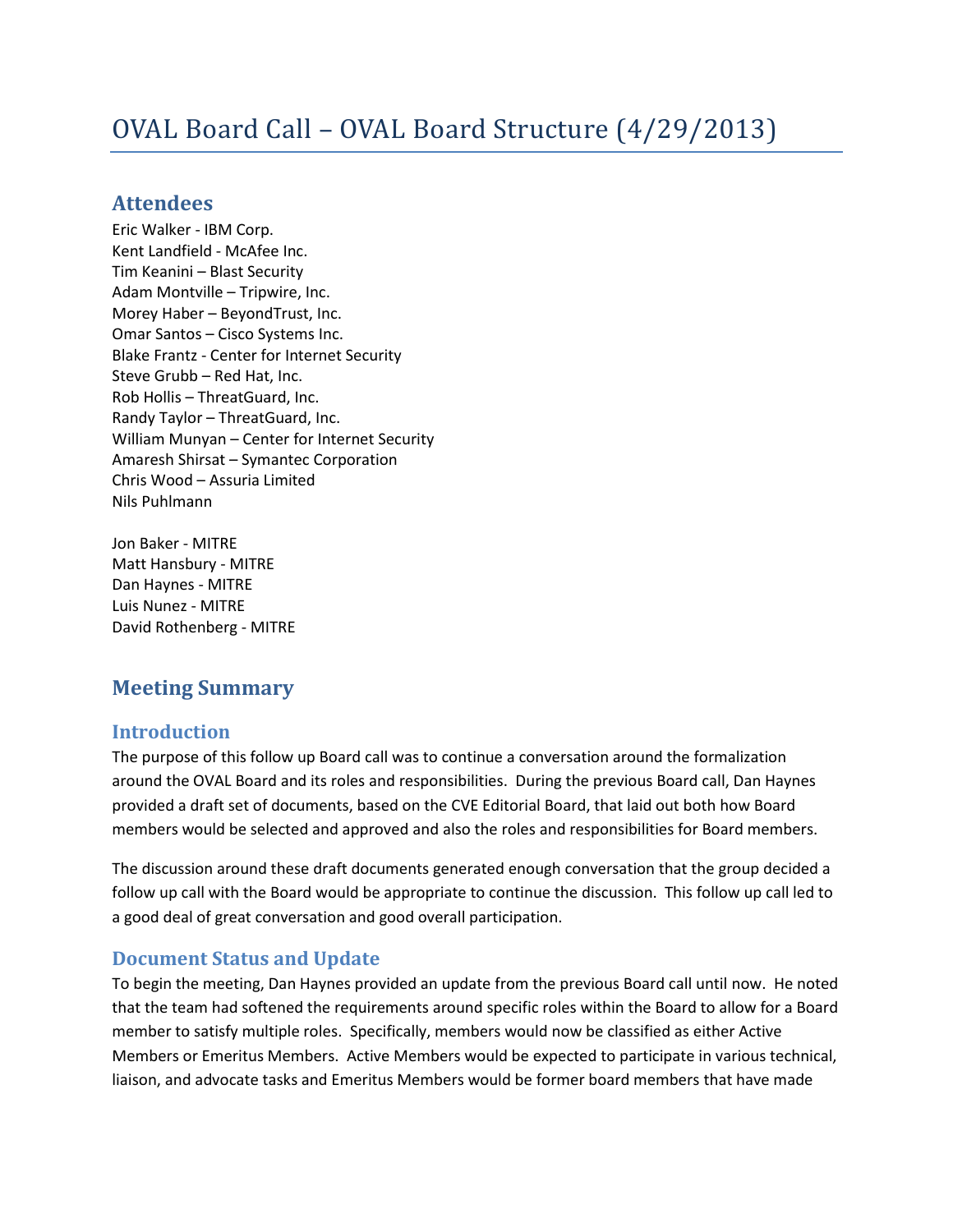significant contributions to OVAL over the years, but were no longer able to continue contributing in the same manner.

#### **Discussion**

While discussing the topic, the following points were made:

- Some suggested that while MITRE has previously nominated members for the Board, it would be in the Board's best interest to self-select its members.
- Several folks agreed that softening the specific Board member roles and allowing members to execute various roles, at various times, was the better approach.
- On the topic of Emeritus status, the consensus was that the role made sense.
	- $\circ$  There was some conversation and concern about whether or not an Emeritus member would have any voting rights (if such rights were generally available to members).
		- **This topic was a bit split, though a majority seemed to agree that an Emeritus** member should not have voting rights.
		- Concern was voiced that by not allowing Emeritus member voting rights, the composition of the Board could be compromised, in a way that favors one type of members over others.
			- It was noted that this issue would be partially addressed by replacing Board seats with new members from the same organization.
			- Additionally, it was agreed that maintaining proportional balance among the Board's composition was important.
	- $\circ$  It was highlighted by the MITRE team that the Emeritus status was designed specifically to recognize great contributions from former Board members, and that not all former Board members would be granted such status.
	- o Further, it was pointed out that in addition to the possibility of Emeritus status, members could also be recognized as 'Former Board Members' or even not listed at all (if no or minimal contribution was made) after transitioning off of the Board.

# **Board Membership Benefits**

During the previous Board call, some members asked for more detailed information regarding the benefits of being on the Board. Specifically they pointed out that the draft documents were clear on the expectations of the Board members, but not as clear on what the members were able to actively do as Board members.

Dan asked the group for additional feedback here, asking what types of authority the Board felt was appropriate for members. Some discussion occurred on the topic.

#### **Discussion**

Following Dan's questions, several points were made: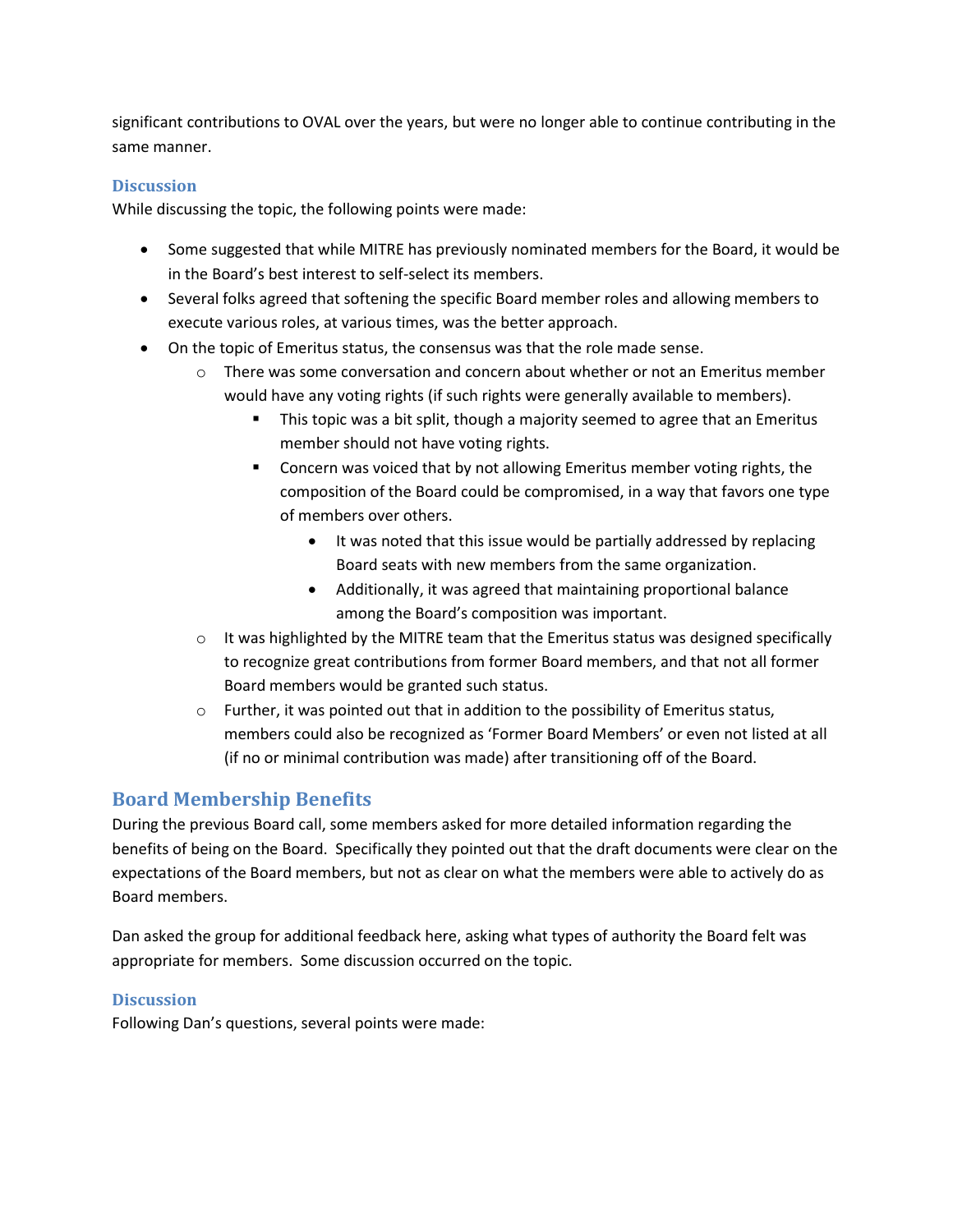- There was some question as to why this was being taken on now. The team pointed out that this has long been something that the team had wanted to formalize and was also specifically requested by several members recently.
- There was some discussion on the topic of voting, with several differing opinions on whether the Board should hold votes at all, and if so, how it would be done.
	- o In general, most members felt that some type of voting in at least some cases would be appropriate.
	- $\circ$  Several members stated that while consensus often works well, in some cases it rewards the more vocal members more than it accurately reflects a majority opinion. A voting system could help alleviate some of this.
	- $\circ$  It was suggested that voting could be used as a way to address only very important topics or specific highly controversial topics, thus avoiding such a large number of votes as to limit the value of voting.
	- $\circ$  The MITRE team will give some thought to this topic and propose some type of voting system to address the Board's concerns and to better empower its members.
- Some conversation about the process by which things are promoted from the OVAL Sandbox into the official OVAL Language also happened during this part of the agenda.
	- $\circ$  Board members in general showed some concerns about Sandbox items finding their way directly into the Language.
		- It was suggested that a third stage might be helpful here.
		- **Some members reiterated that their customers have high expectations on** vendors with regards to OVAL support. Customers in general were not too interested in specific OVAL tests, but rather simply wanted full OVAL support.
		- It was suggested that some type of sub-division of OVAL could help here, specifically, some way of decoupling some of the more experimental or special case type of tests from the official, core Language.
		- A follow up call on this topic was suggested.
- Several members also asked about how the Board could be structured to ensure maximum participation.
	- $\circ$  The MITRE team pointed out that once the roles and responsibilities has been agreed upon and officially published, the team would like to take a pass through the Board list to identify members that haven't been active recently in order to contact them to determine the best course of action.
		- This could result in a number of possibilities including, but not limited to, Emeritus status for those that are not able to be active on the Board.
	- o It was widely agreed that an active Board membership is essential to the efficient function of the Board.

# **Board Member Action Items**

As part of the previous Board call, Blake Frantz proposed that the Board be able to take on specific, high value action items as determined by the group. It was asked again of the Board if they were willing to